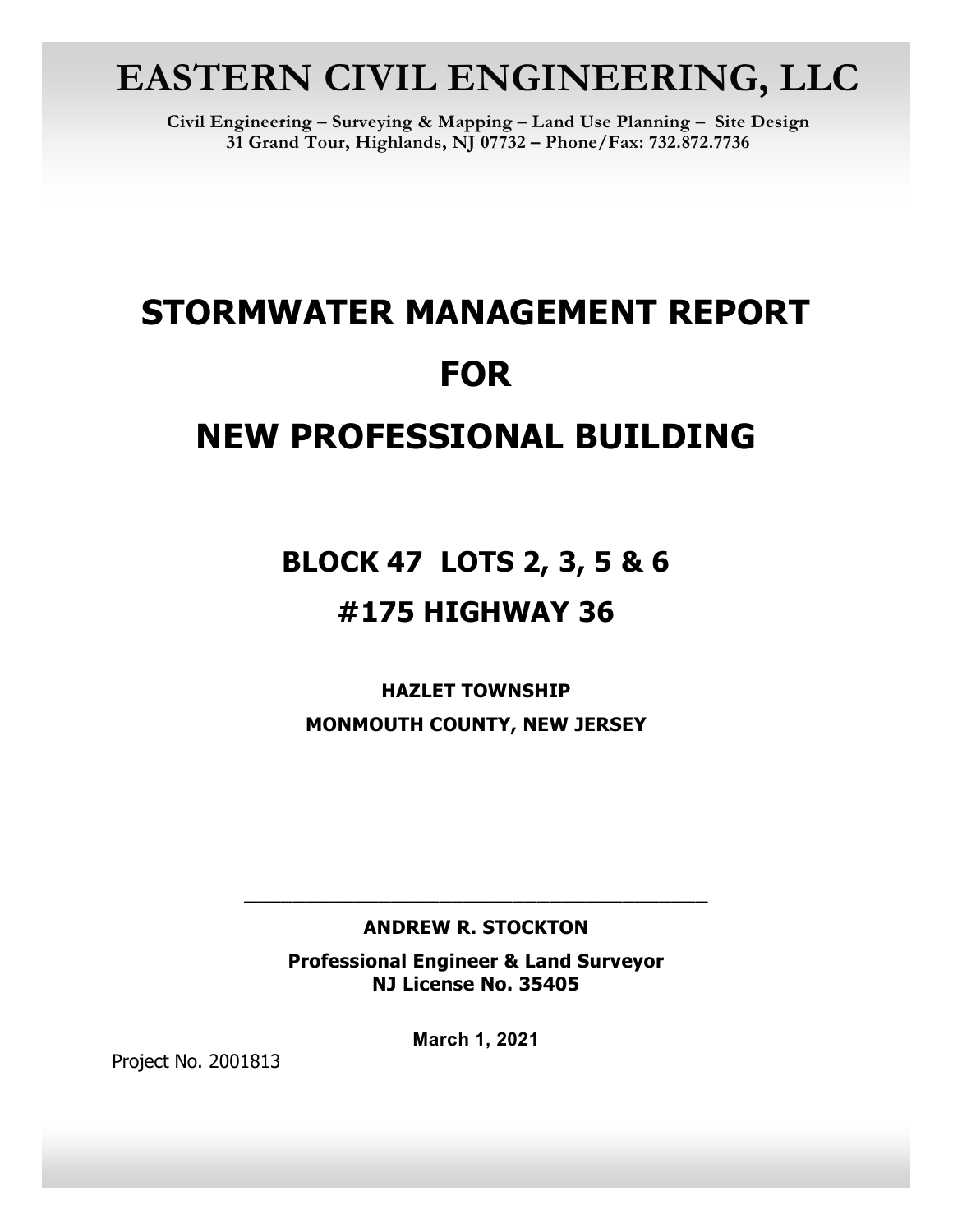# **TABLE OF CONTENTS**

| 2.0 STORMWATER MANAGEMENT METHODOLOGY AND DESIGN | 3  |
|--------------------------------------------------|----|
|                                                  | 6  |
|                                                  |    |
|                                                  | 11 |
|                                                  | 13 |
|                                                  | 13 |
|                                                  | 14 |

# **APPENDIX**

A- SEEPAGE PIT MANUFACTURER'S DETAIL

B- STORMWATER FACILITY OPERATIONS AND MAINTENANCE MANUAL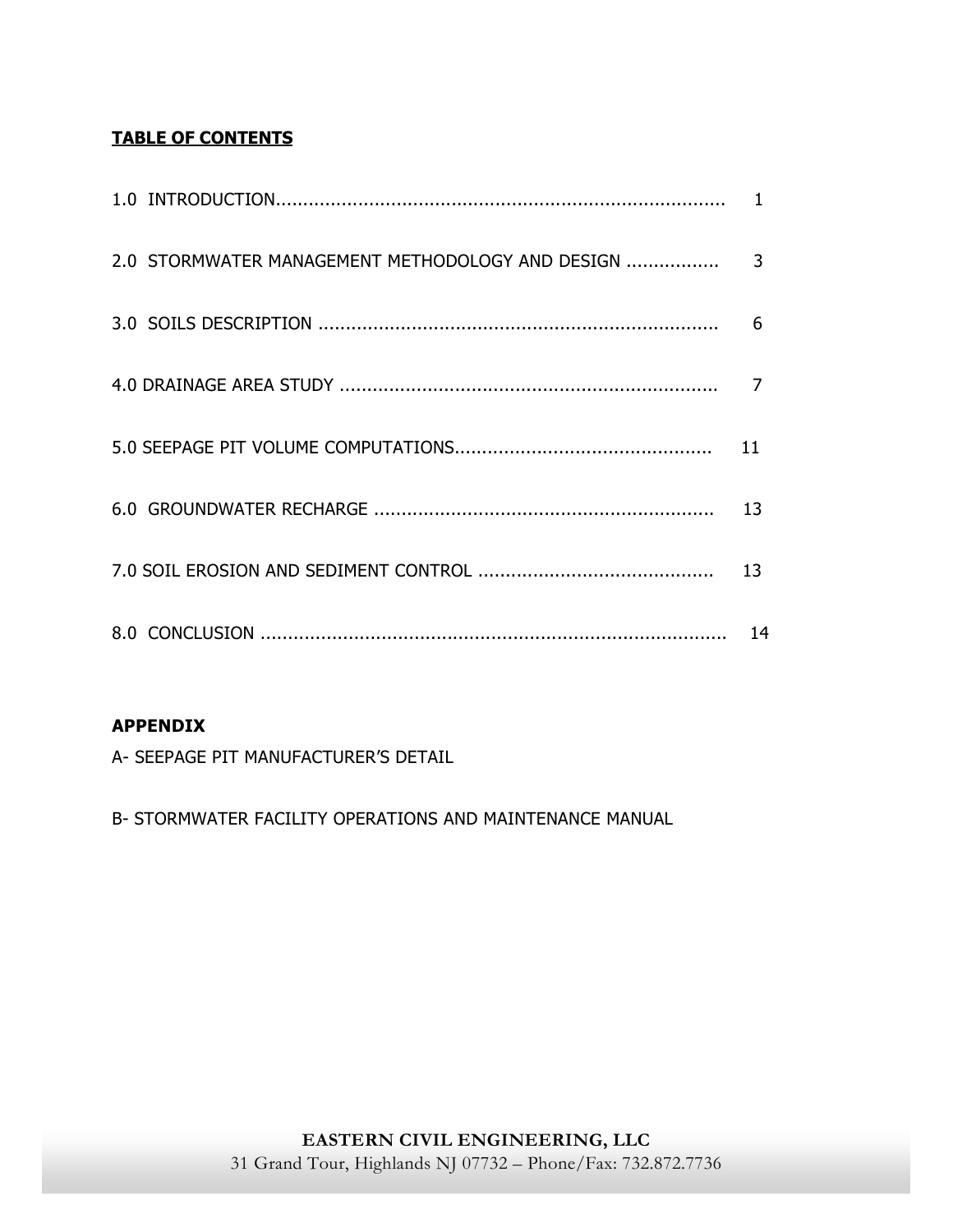# **1.0 INTRODUCTION**

The subject property is known and designated as Lots 2, 3, 5 & 6 in Block 47, Hazlet Township, situated along the northerly side of NJ State Highway Route No. 36 and the easterly side of Monro Avenue. The site is an existing developed property with a 2-story building and paved driveway and parking areas. The applicant is proposing to demolish and remove the existing building and existing site improvements then construct a new 2-story building and new driveway and parking area on the subject property. The site is gently sloping where runoff from the existing front yard areas drains toward the street and into existing established drainage patterns; and runoff from the rear yard drains toward the back of the property and offsite into existing established drainage patterns.

This report has been prepared to support the applicant's application for site plan review and to address stormwater management considerations according to HazletTownship's development regulations.

# **LOT COVERAGE COMPUTATIONS**

| Total Tract Area = $35,2528$ Sf = 0.809 Ac.        |                    |  |  |  |
|----------------------------------------------------|--------------------|--|--|--|
| <b>Existing Lot Coverage</b>                       |                    |  |  |  |
| Existing Building Footprint Area (to be removed) = | $1,858$ sf         |  |  |  |
| Existing Driveway & Parking Area (to be removed)=  | 13,182 sf          |  |  |  |
| Existing Walkway Footprint Areas (to be removed)=  | 600 sf             |  |  |  |
| Total Existing Impervious Coverage =               | 15,640 sf = 44.4 % |  |  |  |
|                                                    |                    |  |  |  |
| <b>Proposed Lot Coverage</b>                       |                    |  |  |  |
| Proposed Building Footprint Area =                 | 4,900 sf           |  |  |  |
| Proposed Driveway & Parking Area =                 | 11,190 sf          |  |  |  |
| Proposed Walkway & Conc. Footprint Areas =         | $2,625$ sf         |  |  |  |
| Total Proposed Impervious Lot Coverage =           | 18,715 sf = 53.1 % |  |  |  |

Proposed Change in Impervious Coverage =  $18,715$  sf (prop)  $-15,640$  sf (exist) = 3,075 sf. Proposed Area of Disturbance =  $34,244$  sf = 0.79 Ac.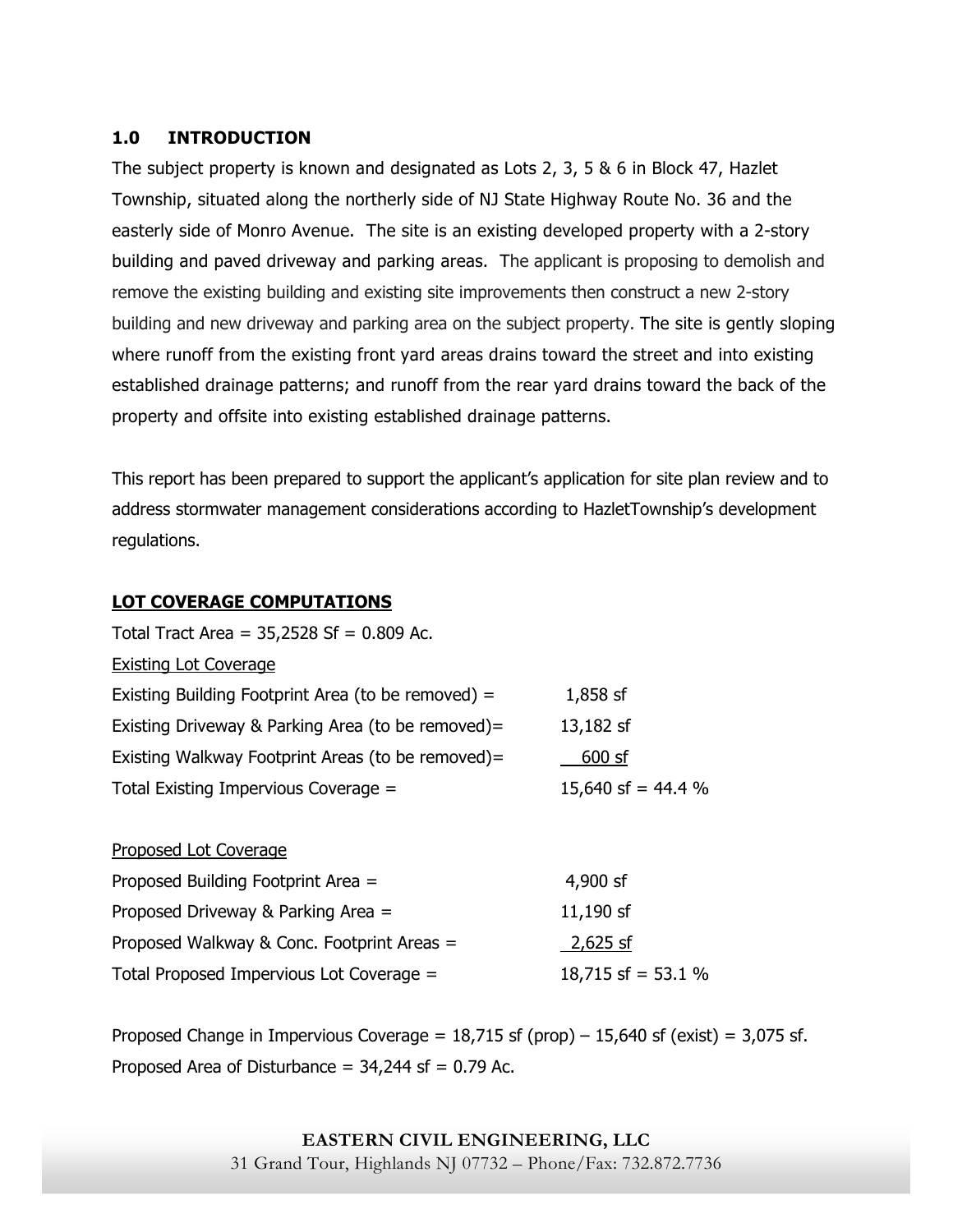The scope of the project does not propose more than  $\frac{1}{4}$  acre of new impervious coverage nor more than 1 acre of total land disturbance, therefore it does not trigger the minimum threshold requirements to be considered "major development" according to the NJ Department of Environmental Protection rules for Stormwater Management at NJAC 7:8-5 et seq.

The stormwater management design for the project includes providing roof leaders and downspouts around the perimeter of the new building addition with a pipe system that will collect and convey runoff from the new rooftop area to an underground seepage pit on the lot. As demonstrated in this report, the seepage pit ensures that the increase in stormwater runoff volume from pre-construction to post-construction is infiltrated for the 2-year storm. And, the seepage pit provides stormwater storage volume to ensure that stormwater runoff leaving the site for post-construction runoff hydrographs for the 2, 10, and 100-year storms do not exceed at any point in time the pre-construction runoff hydrographs for the same event.

With the scope of the project as redevelopment of existing improvements on an existing building lot in a long-established highway corridor, the impacts on stormwater runoff quality are negligible and additional water quality control measures are not required for the project.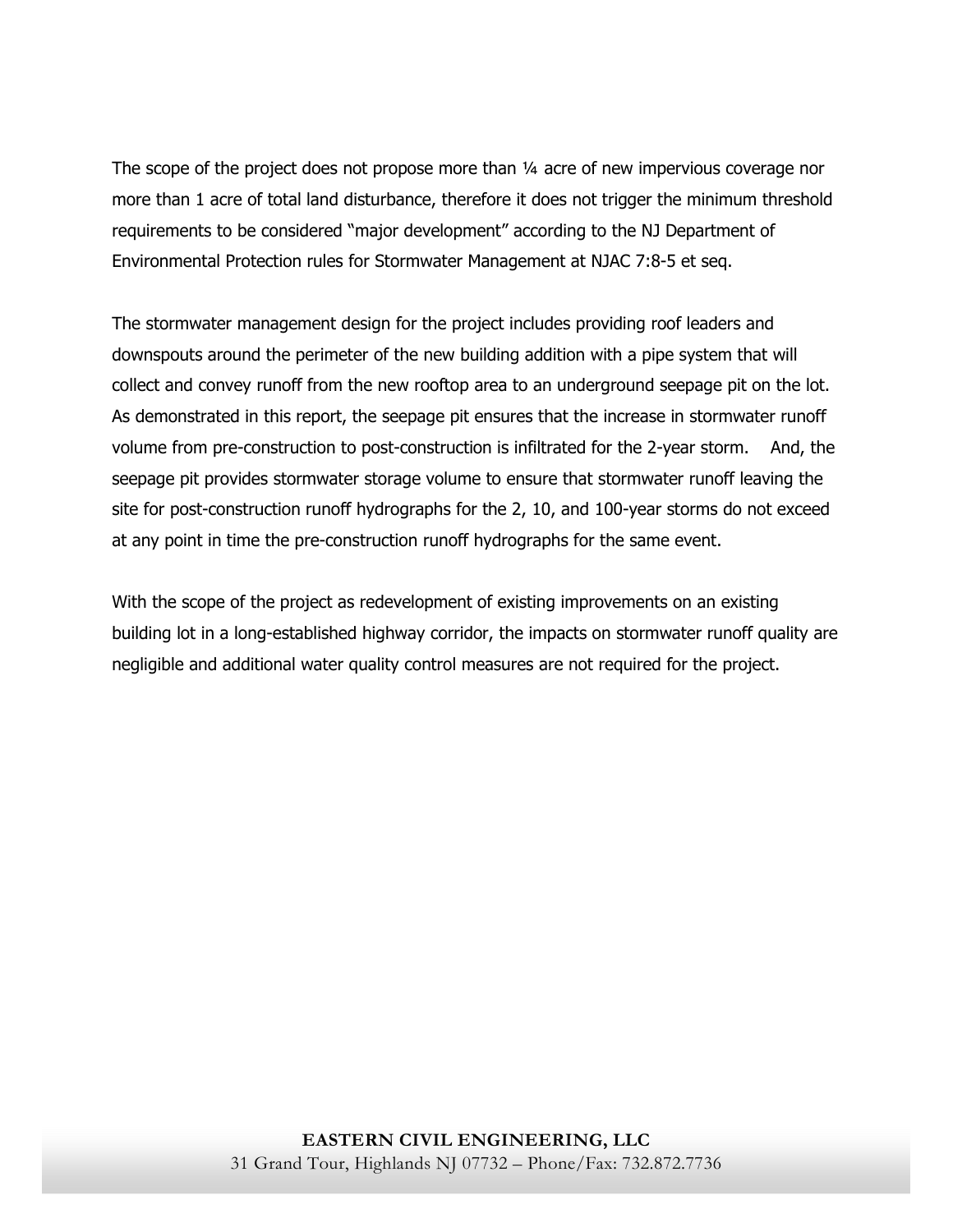## **2.0 STORMWATER MANAGEMENT METHODOLOGY & DESIGN**

The stormwater management methodology and design for this project provides for an accounting of the pre-construction and post-construction land use and lot coverage within the contributory drainage area; documenting soils types and information from the NRCS Soil Survey data for Monmouth County NJ; documenting the runoff coefficients and time of concentration (tc) for the contributory drainage area; determining the peak rate of runoff for the 2-year, 10 year, and 100-year storm events for each of the drainage areas studied; comparing the results for the pre-construction and post-construction conditions; and documenting compliance with the NJ Department of Environmental Protection rules for Stormwater Management promulgated at NJAC 7:8-5 et seq. The NJ Department of Environmental Protection Stormwater Management rules require design and performance standards for projects that NJDEP considers "major development", which are those projects that disturb more than one acre or increase impervious surface by one-quarter acre or more. These design and performance standards cover water quantity control; water quality control, groundwater recharge control, and soil erosion and sediment control measures for the project. The rules also indicate that to the maximum extent practicable, the design and performance standards shall be met by incorporating non-structural management strategies into the design.

The project is considered infill development within an existing long-established highway corridor. The area surrounding the project site is also developed with a mixture of residential dwellings and commercial buildings.

The stormwater management measures proposed for the site have been designed to meet the water quantity control; water quality control (where necessary), groundwater recharge control, and soil erosion and sediment control measures for the project as set forth in the Stormwater Management Rules promulgated by NJ Department of Environmental Protection at NJAC 7:8-5 et seq and the following guidelines:

 USDA Soil Conservation Service – Urban Hydrology for Small Watersheds - Technical Release 55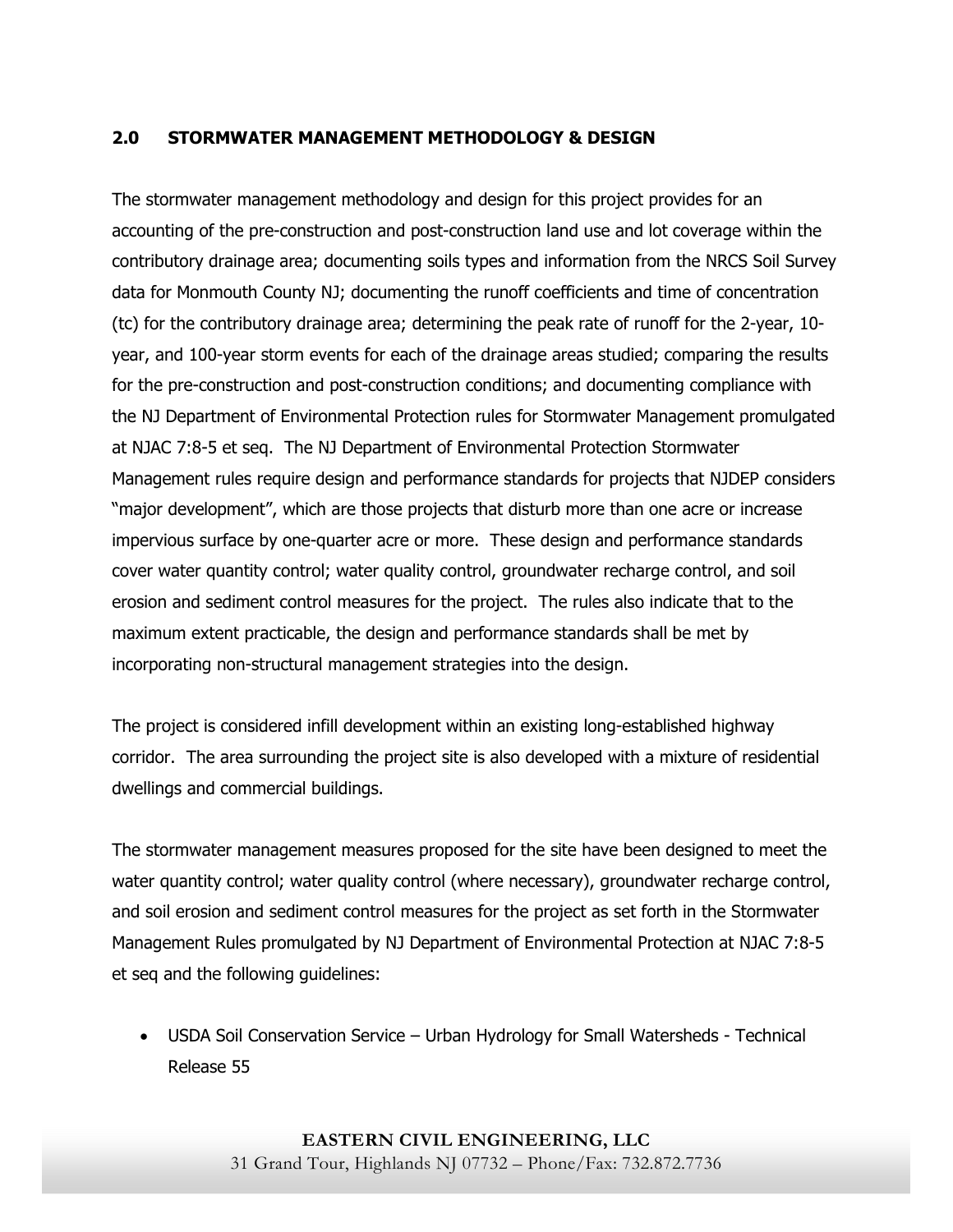- NJDEP Surface Water Quality Standards N.J.A.C. 7:9B
- NJDEP Stormwater and Nonpoint Source Pollution Control Best Management Practices Manual
- NJ Residential Site Improvement Standards N.J.A.C. 5:21
- NJ State Soil Conservation Committee Standards for Soil Erosion and Sediment Control in New Jersey
- USDA Natural Resources Conservation Service in cooperation with the New Jersey Agricultural Experiment Station – Soil Survey of Monmouth County
- Land Use and Zoning Ordinance for Middletown Township.

Several non-structural stormwater management strategies have been implemented into the design of the site to reduce the impacts of the project and its stormwater runoff on the surrounding environment. The following list demonstrates the strategies employed at the project site:

- The project may be considered infill development in a previously developed area of the site, where there are no areas on the subject property within the anticipated limits of work that are particularly susceptible to erosion or sediment loss;
- Proposed impervious surface area is minimized when comparing the pre-development condition to the proposed development condition, to the maximum permissible lot coverage requirements for the zone district;
- All of the reconstruction activity will occur on lands previously disturbed or on previously improved areas; which serves to minimize new land disturbance including clearing and grading and serves to limit new soil compaction;
- Open areas, maintained lawns and landscape areas will remain on the subject property after development, which serves to break up or disconnect the flow of runoff over impervious surfaces;
- There are no changes anticipated in the time of concentration from pre-construction to post-construction conditions;
- Preventative source controls at drainage inlets, where applicable, helps to keep floatable debris away from the existing drainage system and promotes public awareness;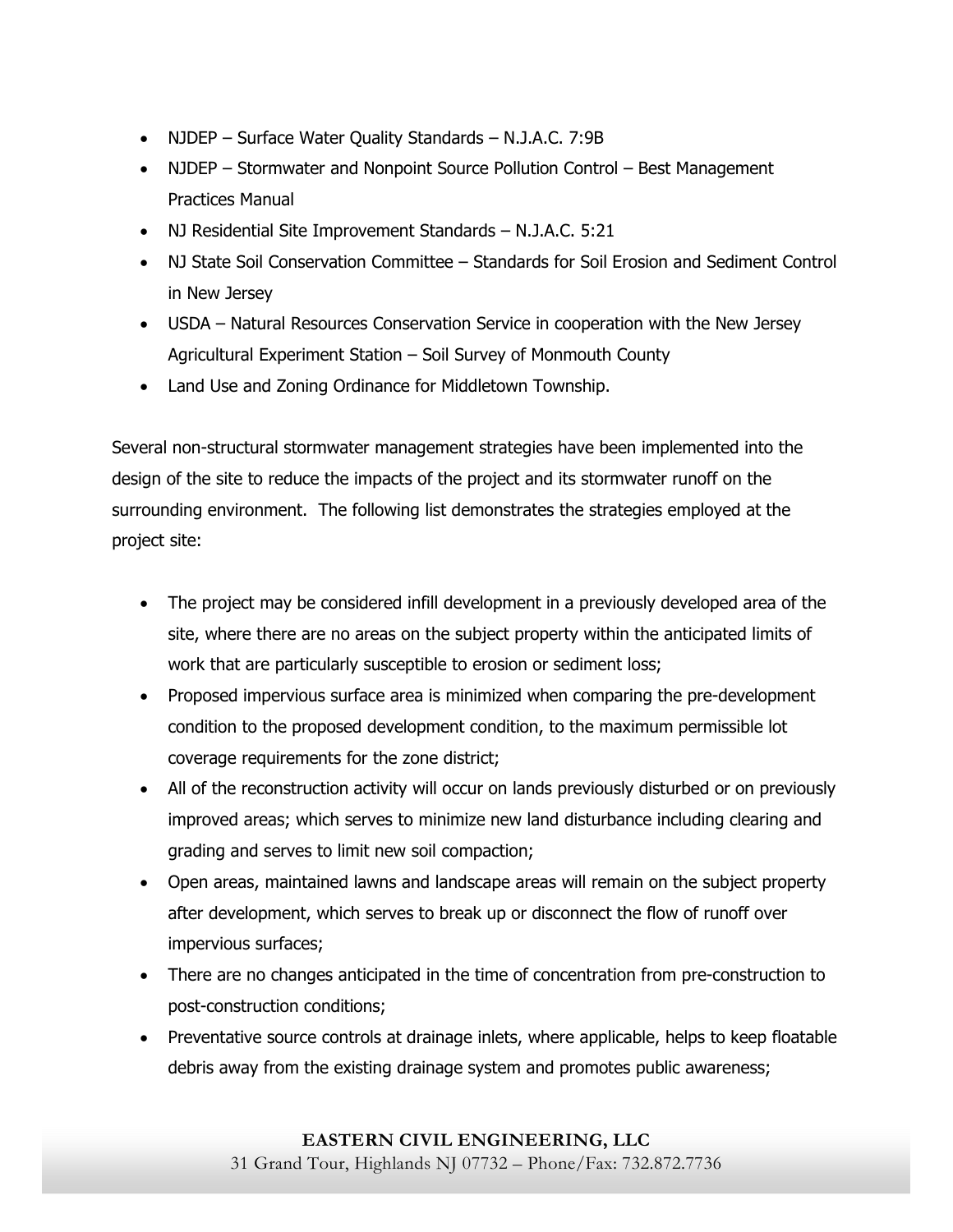- Site design features including soil erosion and sediment control measures will be implemented throughout the site during construction activity to minimize or prevent discharge of debris or sediment into existing municipal drainage systems; and
- Soil erosion and sediment control measures include standards for establishing vegetation after land disturbance in accordance with the requirements established under the Soil Erosion and Sediment Control Act and rules.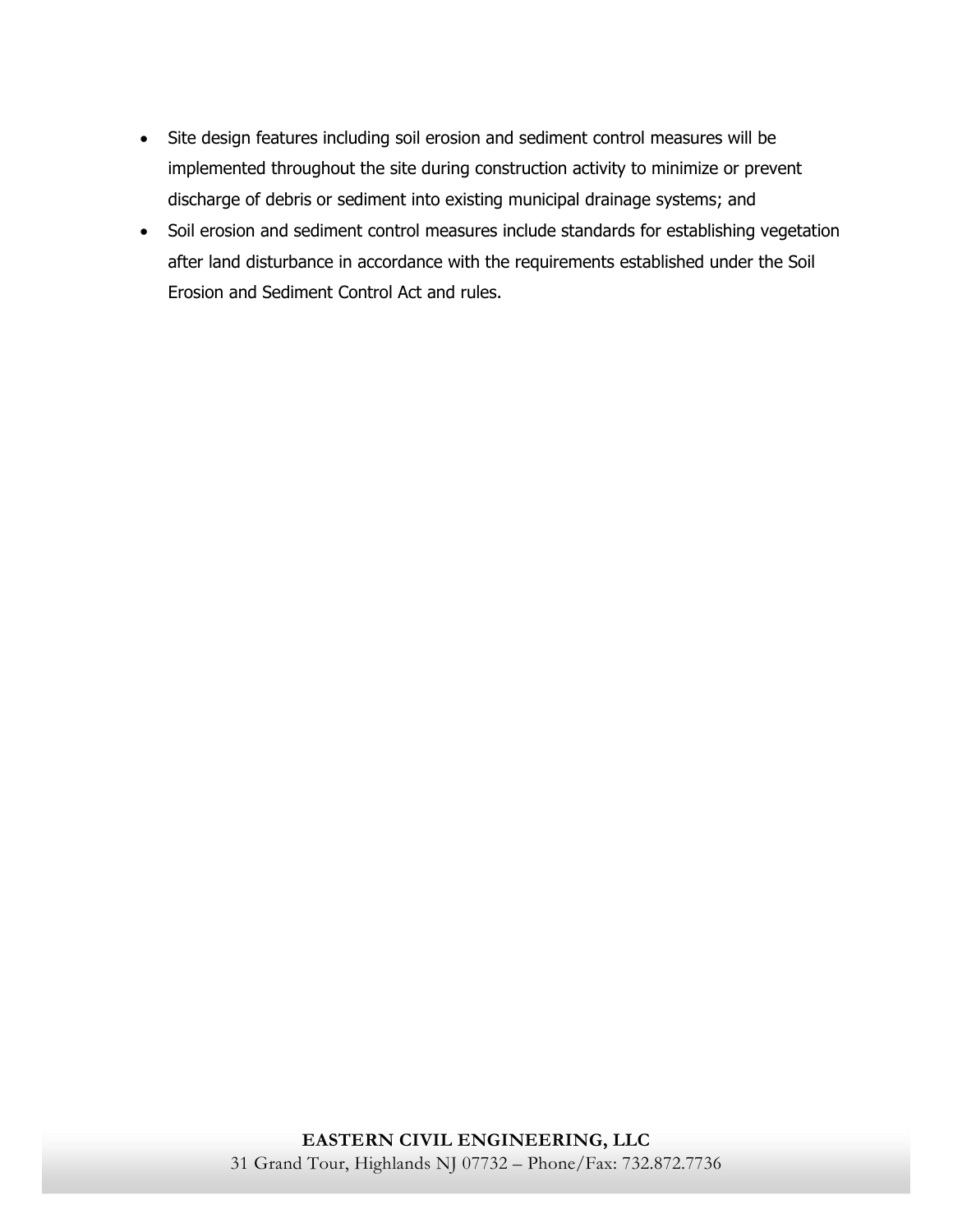# **3.0 SOILS DESCRIPTION**

The U.S. Department of Agriculture, Natural Resource Conservation Service (NRCS), in cooperation with the New Jersey Agricultural Experiment Station, has prepared a Soil Survey for Monmouth County, New Jersey. This soils survey contains data regarding soils and shallow subsurface conditions throughout Monmouth County, including the project site in Middletown Township. A review of the Soil Survey map indicates that the site contains the following soils:

| <b>Soil Symbol</b> | <b>Soil Name</b>                     | <b>Hydrologic</b> |
|--------------------|--------------------------------------|-------------------|
|                    |                                      | <b>Soil Group</b> |
| KhhB               | Klej Loamy Sands, Urban Land Complex |                   |
|                    |                                      |                   |
|                    |                                      |                   |

The Natural Resource Conservation Service has provided information on their website to create a custom Soil Resource Report for the project site. This data documents the Soils Map and the information that it contains; and the map unit descriptions with information on the soil types found at the subject property.

Klej Urban Land Complex soil types are Hydrologic Soils Group A. The soils in this classification are typically comprised of sandy loam to loamy sand, and are typically 6.0 % clay, 87.6 % sand, and 6.4 % silt. The soils are typically considered to be K-4 sandy loam, with a measured permeability range of 6 to 20 inches per hour.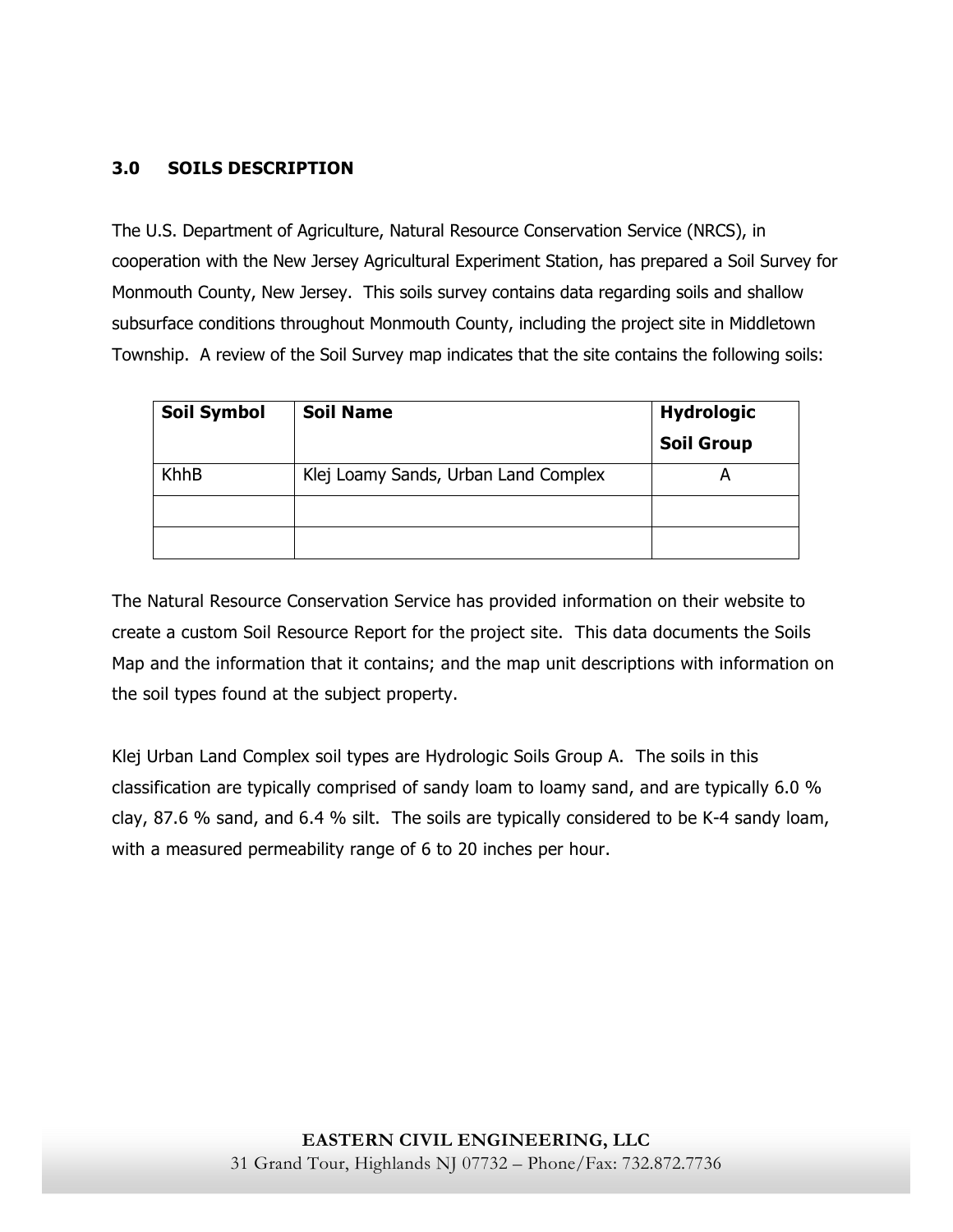## **4.0 DRAINAGE AREA STUDY**

Pre-construction and post-construction runoff peak flows and hydrographs were developed for the subject property as noted below. Pre-Development and post-development peak flows were generated for the 2, 10, and 100-year storms using the Rational Method with the following formula:

$$
Q = C \times i \times A
$$

where;

 $Q =$  peak discharge, cfs

 $C =$  runoff coefficient

i = rainfall intensity, inches per hour, with incremental time of concentration for each storm events; (taken from NJ Residential Site Improvement Standards, NJAC 7:5-21-7.2 Figure 7.2 Rainfall Intensity Curves)

 $A =$  tributary drainage area, Ac

# **Pre-Development Tract Area = 35,252 sf = 0.809 Ac.**

Existing Impervious Area =  $15,640$  sf = 0.359 Ac Existing Open Space Area =  $19,612$  sf = 0.450 Ac

# **Composite Runoff Coefficient, C**

 $C = (0.359 \times 0.99) + (0.450 \times 0.20) = 0.55$ 0.809

# **Rainfall Intensity, i**

 $i_2 = 4.3$  in/hr (tc = 10 min)  $i_{10} = 5.8$  in/hr (tc = 10 min)  $i_{100}$  = 8.0 in/hr (tc = 10 min)

# **Pre-development Stormwater Runoff, Qpre**

 $Q_2 = 0.55 \times 4.3 \times 0.809 = 1.91$  cfs  $Q_{10} = 0.55 \times 5.8 \times 0.809 = 2.58 \text{ cfs}$  $Q_{100} = 0.55 \times 8.0 \times 0.809 = 3.56$  cfs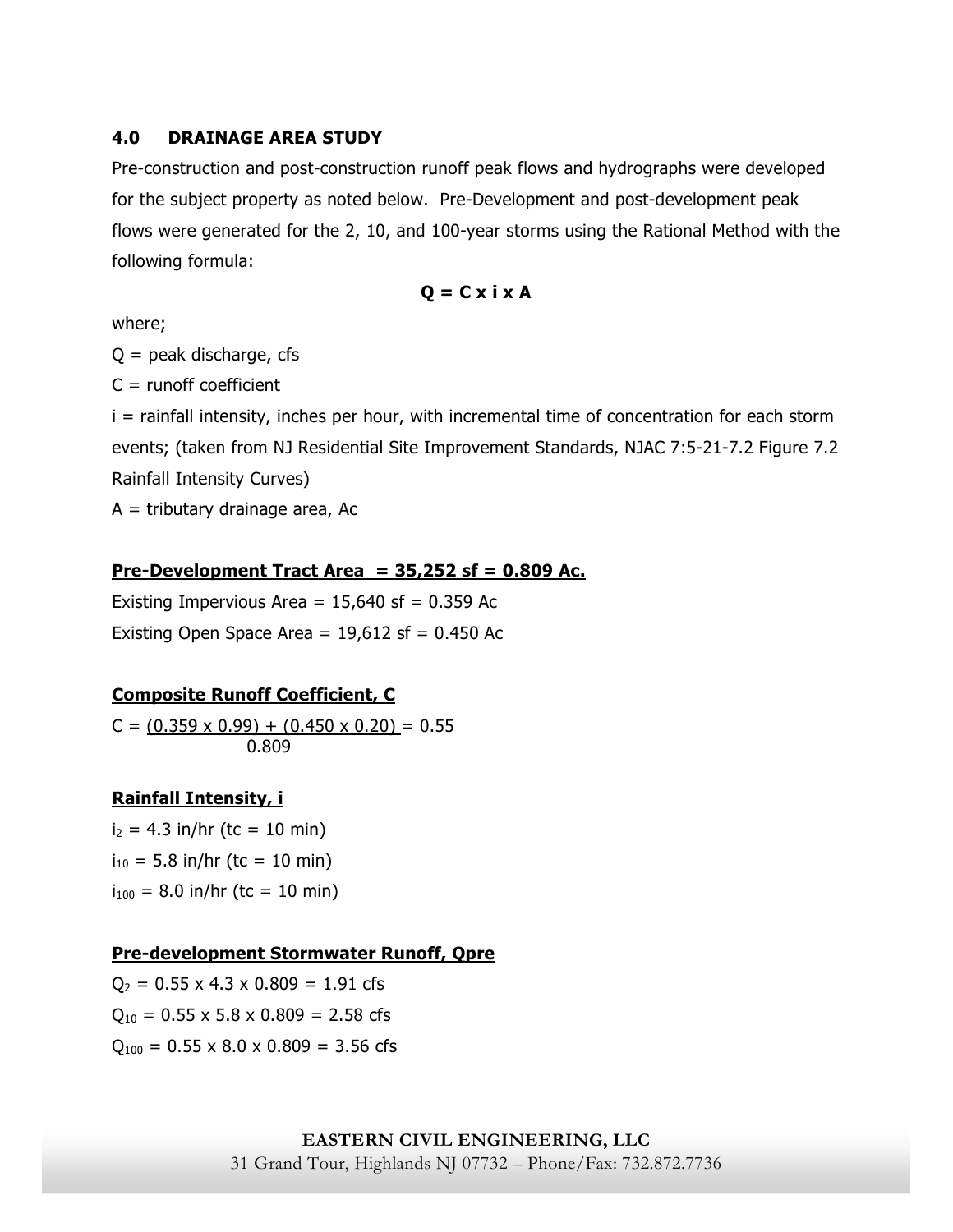# **Pre-development Stormwater Volume, Vpre**

The pre-development volume of runoff is determined for this project by applying the peak rate of runoff to a simple hydrograph and then taking the area under the hydrograph curve as follows:

# **Vpre = 30 min x ½ x 60s/min x Qpre cfs**

 $V_{2pre}$  = 30 x  $V_2$  x 60 x 1.91 = 1,719 cf  $V_{10pre}$  = 30 x  $\frac{1}{2}$  x 60 x 2.58 = 2,322 cf  $V_{100pre}$  = 30 x  $\frac{1}{2}$  x 60 x 3.56 = 3,204 cf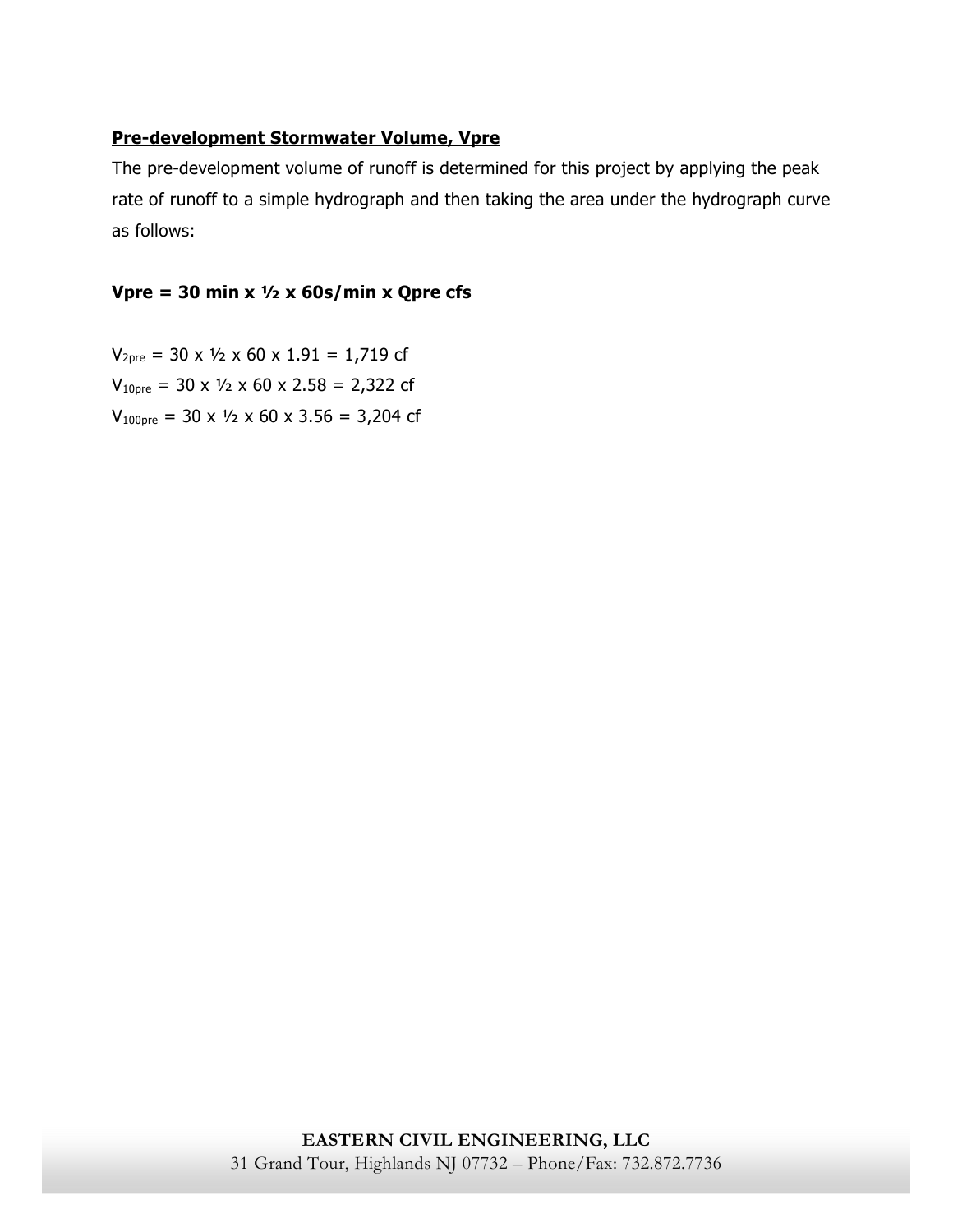## **Post-Development Tract Area = 35,252 sf = 0.809 Ac.**

Proposed Impervious Area =  $18,715$  sf = 0.430 Ac Proposed Remaining Open Space Area =  $16,537$  sf = 0.379 Ac

#### **Composite Runoff Coefficient, C**

 $C = (0.430 \times 0.99) + (0.379 \times 0.20) = 0.62$ 0.809

### **Rainfall Intensity, i**

 $i_2$  = 4.3 in/hr (tc = 10 min)  $i_{10}$  = 5.8 in/hr (tc = 10 min)  $i_{100}$  = 8.0 in/hr (tc = 10 min)

#### **Post-development Stormwater Runoff, Q**

 $Q_2 = 0.62 \times 4.3 \times 0.809 = 2.16 \text{ cfs}$  $Q_{10} = 0.62 \times 5.8 \times 0.809 = 2.91 \text{ cfs}$  $Q_{100} = 0.62 \times 8.0 \times 0.809 = 4.01$  cfs

## **Total Anticipated Increase in Stormwater Runoff**

 $Q_2 = 2.16$  cfs (post) – 1.91 cfs (pre) = 0.25 cfs  $Q_{10} = 2.91$  cfs (post) – 2.58 cfs (pre) = 0.33 cfs  $Q_{100} = 4.01$  cfs (post) – 3.56 cfs (pre) = 0.45 cfs

As shown, there are only imperceptible differences between post-development unattenuated stormwater runoff and pre-development stormwater runoff. These differences shall be stored and attenuated within the new seepage pit to be constructed on the lot.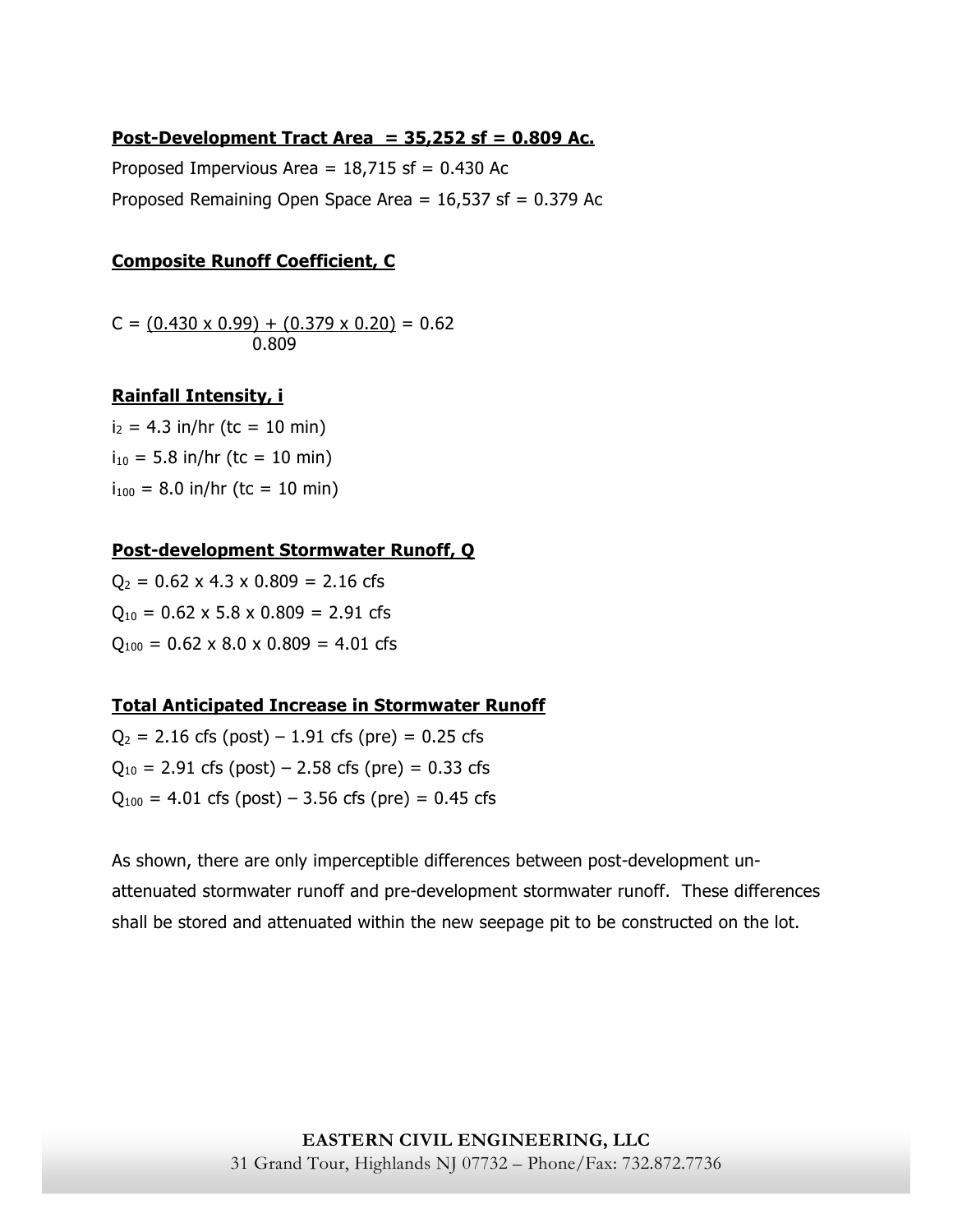# **Post-development Stormwater Volume, Vpost**

Similarly, the post-development volume of runoff is determined for this project by applying the peak rate of runoff to a simple hydrograph and then taking the area under the hydrograph curve as follows:

# **Vpost = 30 min x ½ x 60s/min x Qpost cfs**

 $V_{2post}$  = 30 x  $\frac{1}{2}$  x 60 x 2.16 = 1,944 cf  $V_{10\text{post}}$  = 30 x  $\frac{1}{2}$  x 60 x 2.91 = 2,619 cf  $V_{100\text{post}}$  = 30 x  $\frac{1}{2}$  x 60 x 4.01 = 3,609 cf

# **Minimum Required Storage Volume, Vreq Vreq = Vpost – Vpre**

 $Vreq<sub>2</sub> = 1,944 cf - 1,719 cf = 225 cf$  $Vreq<sub>10</sub> = 2,619 cf - 2,322 cf = 297 cf$  $Vreq<sub>100</sub> = 3,609 cf - 3,204 cf = 405 cf$ 

Rule of thumb suggests the minimum storage volume to be 1.25 inches x the net increase in impervious area, which tabulates to be:

Min. Vol. = 1.25 inches x 3,075 sf incr. x 1 ft/12 in = 320 cf.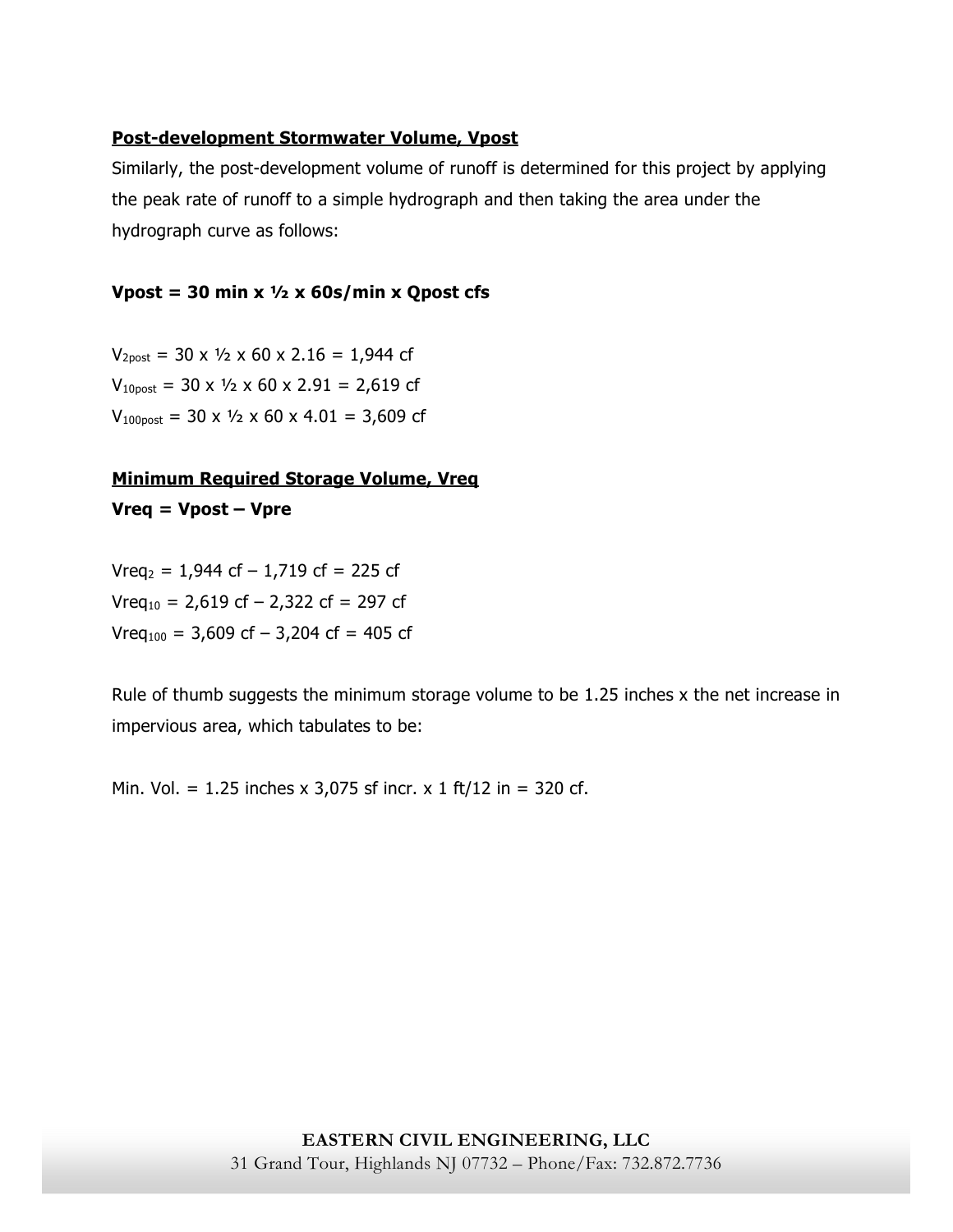## **5.0 SEEPAGE PIT VOLUME COMPUTATIONS**

The seepage pit selected for this project is one  $9'$ -0"L x  $4'$ -10"W x  $71$ -1/2"D, 2-piece H20 Dry Well Recharge Tank to be set on a 12" thk clean crushed stone bed and surrounded with 2'-0" wide 1" to 2" clean crushed stone, all wrapped with filter fabric material.

#### **Volume of seepage pit**

#### **Vp = L x W x H**

Where;

 $Vp =$  available storage volume in seepage pit, cubic feet

L = inside length =  $8'-0''$ 

 $W =$  inside width =  $3'$ -10"

 $h =$  height of tank = 71-1/2"

## **Vp = 8.0 x 3.83 x 5.96 = 182.0-cf per pit**

 $(182.0 \text{ cf } x 7.48 \text{ gallons/cf} = 1,360 \text{ gallons})$ 

### **Volume in stone around seepage pit**

## $Vs = Vr(L \times W \times h_1)_{Base} + Vr((L \times W \times h_2) - Vp)_{Sides}$

Where;

Vs = available storage volume in stone surrounding seepage pit, cubic feet

 $Vr =$  void ratio for 2" clean stone = 0.3

L = length of stone base and sides =  $13'-0''$ 

 $W =$  width of stone base and sides  $= 8' - 10''$ 

 $h_1$  = height of stone base = 1'-0"

 $h_2$  = height of stone sides = 6'-0"

**Vs = 0.3(13.0 x 8.83 x 1.0)+0.3((13.0 x 8.83 x 6.00) – 182.0) = 200.0-cf per pit**   $(200.0 \text{ cf } x 7.48 \text{ gallons/cf} = 1,494 \text{ gallons})$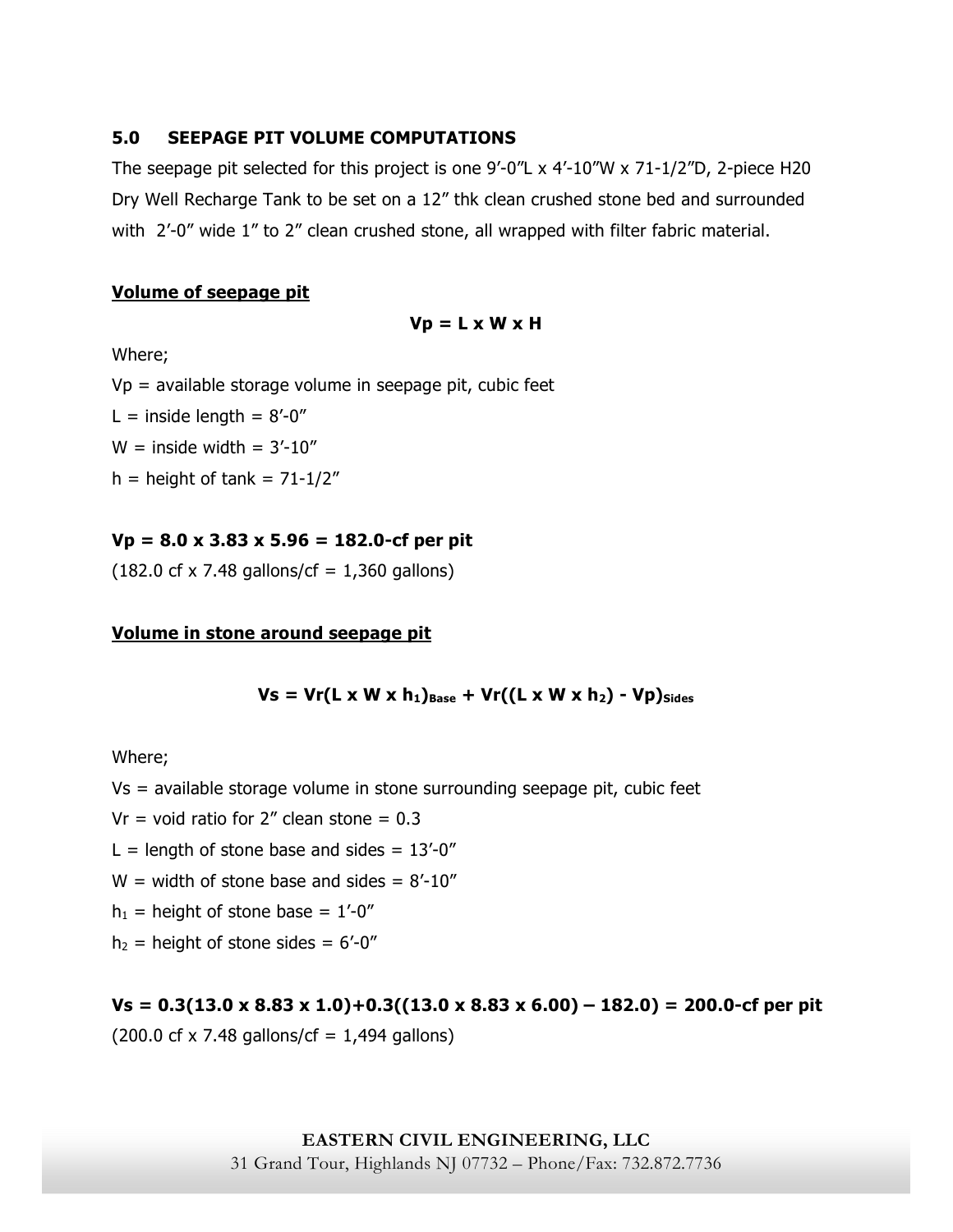# **Total Available Storage Volume, Vt = (Vp + Vs) = 182.0 + 200.0 = 382.0 cf**   $(382.0 \text{ cf }$  per pit x 7.48 gallons/cf = 2,857 gallons)

The seepage pit provides stormwater recharge to the ground as the primary means of discharge. The project-specific soils data indicates site soils to be K-4 sandy loam with a measured permeability rate in the range of 6 to 20 inches per hour. The release flow rate is set in the context of this report to be 3 inches per hour, which provides for a factor of safety of two from the low end of the permeability range, in order to provide for some conservative measure in the computations. The release flow rate is estimated based on the available storage volume in the chambers and surrounding stone as follows:

## **Seepage Pit**

 $Q_{\text{out}} = (Vt + H) \times 10 \text{ in/hr} + 12 \text{ in/ft} =$ **(382 cf/pit ÷ 5.96 ft) x (3 in/hr) ÷ (12 in/ft) = 16.0 cf/hr**

# **TIME TO DRAIN**

The total estimated time to drain the seepage pit is calculated as follows: Total height in seepage pit =  $6'$ -0" Calculated release flow rate, 3.0 in/hr

**Time to drain, Td = 6.0 ft ÷ 3.0 in/hr = 24.0 hrs < 72 hrs, OK.**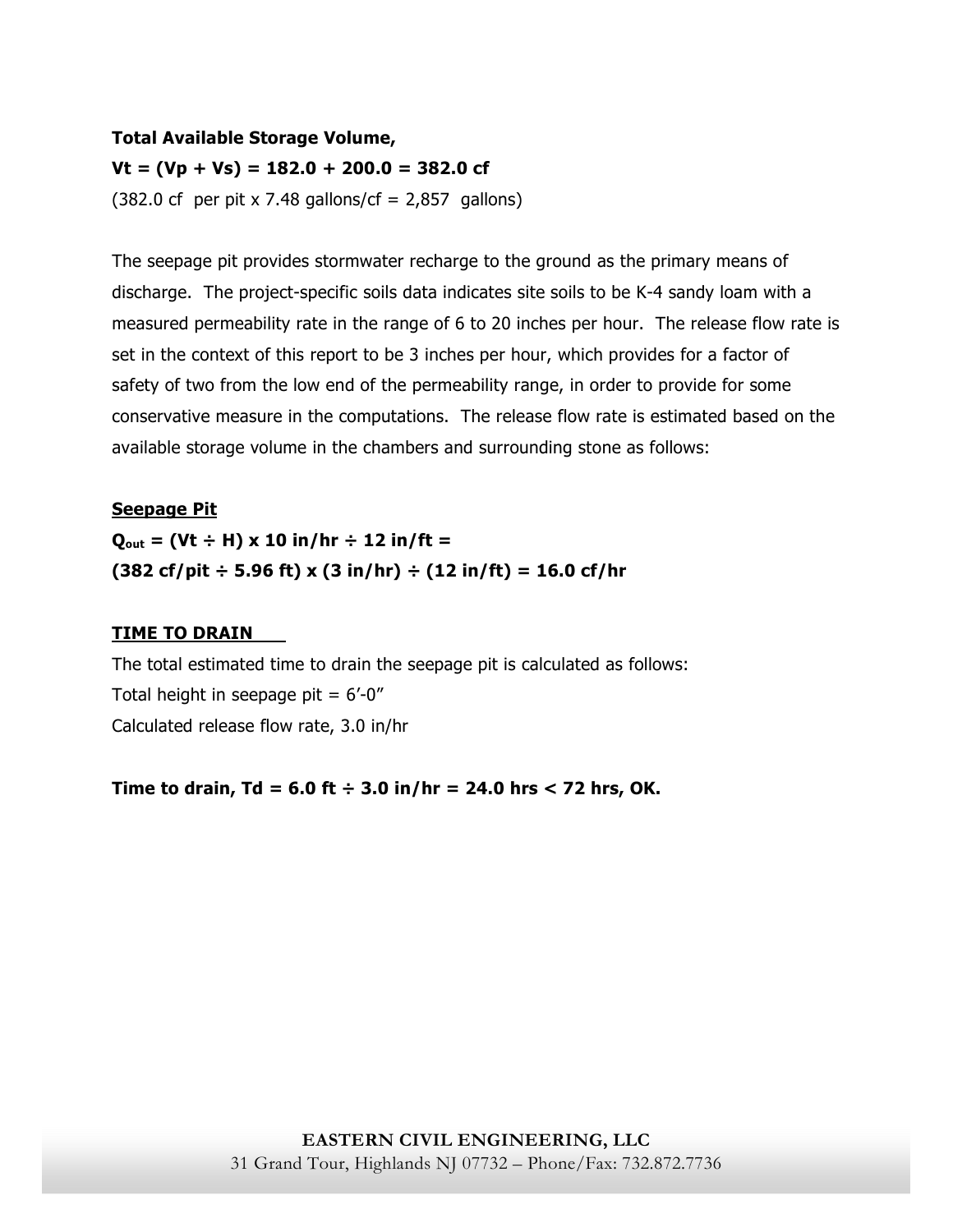# **6.0 GROUNDWATER RECHARGE**

As demonstrated above, the site will maintain or provide for more groundwater recharge after constructing the new drainage systems compared to the existing condition. Stormwater runoff from the increased impervious coverage is recharged to the ground for the two-year storm event.

# **7.0 SOIL EROSION AND SEDIMENT CONTROL**

In accordance with the Soil Erosion and Sediment Control Act, soil erosion measures were incorporated into the design and are graphically depicted on the Soil Erosion and Sediment Control Plans for the project. These measures include, but are not limited to:

- Sediment Barriers and Silt Fences
- Stabilized Construction Access
- Topsoil Stockpiles with silt fence protection and temporary vegetative cover
- Storm Sewer Inlet Protection
- Temporary and Permanent Stabilization.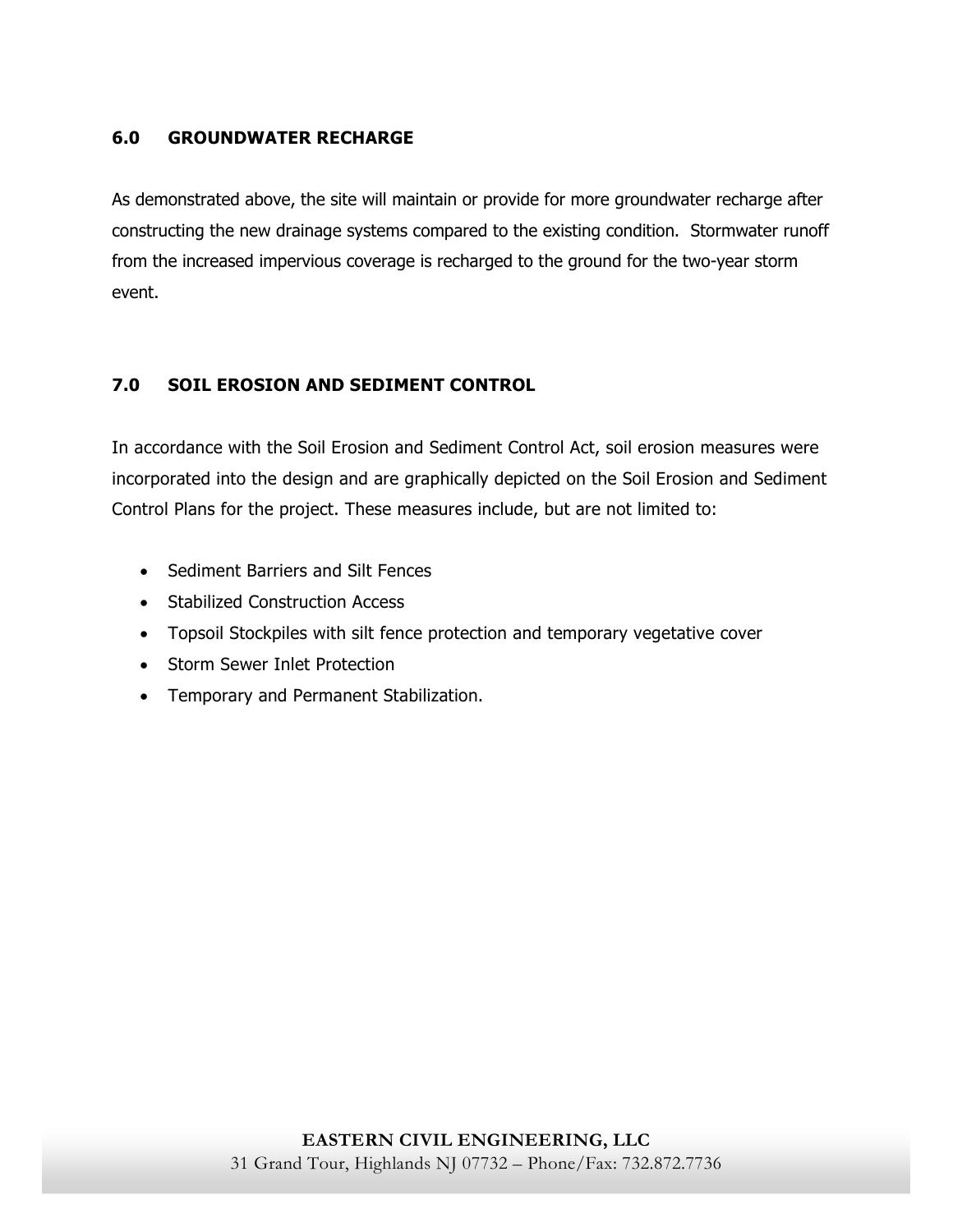# **8.0 CONCLUSION**

Comparison of the total peak rate of stormwater runoff from the existing conditions and the total peak rate of stormwater runoff from the proposed conditions indicates that there are only imperceptible differences expected for each storm event studied. These differences in runoff are not significant and are stored and attenuated within the proposed seepage pit to be installed on the lot. Therefore post-construction stormwater runoff will not impact existing drainage patterns downstream of the project site differently than existing conditions.

A soil erosion and sediment control plan will be implemented for the project, in conformance with the Stormwater Management rules at NJAC 7:8-5.4.

The stormwater management goals for the project have been met to the maximum extent practicable by incorporating non-structural stormwater management strategies into the design. Therefore, the stormwater runoff quantity, groundwater recharge, water quality and erosion control goals for the project have been met in accordance with the Stormwater Management Rules promulgated by NJ Department of Environmental Protection at NJAC 7:8-5 et seq.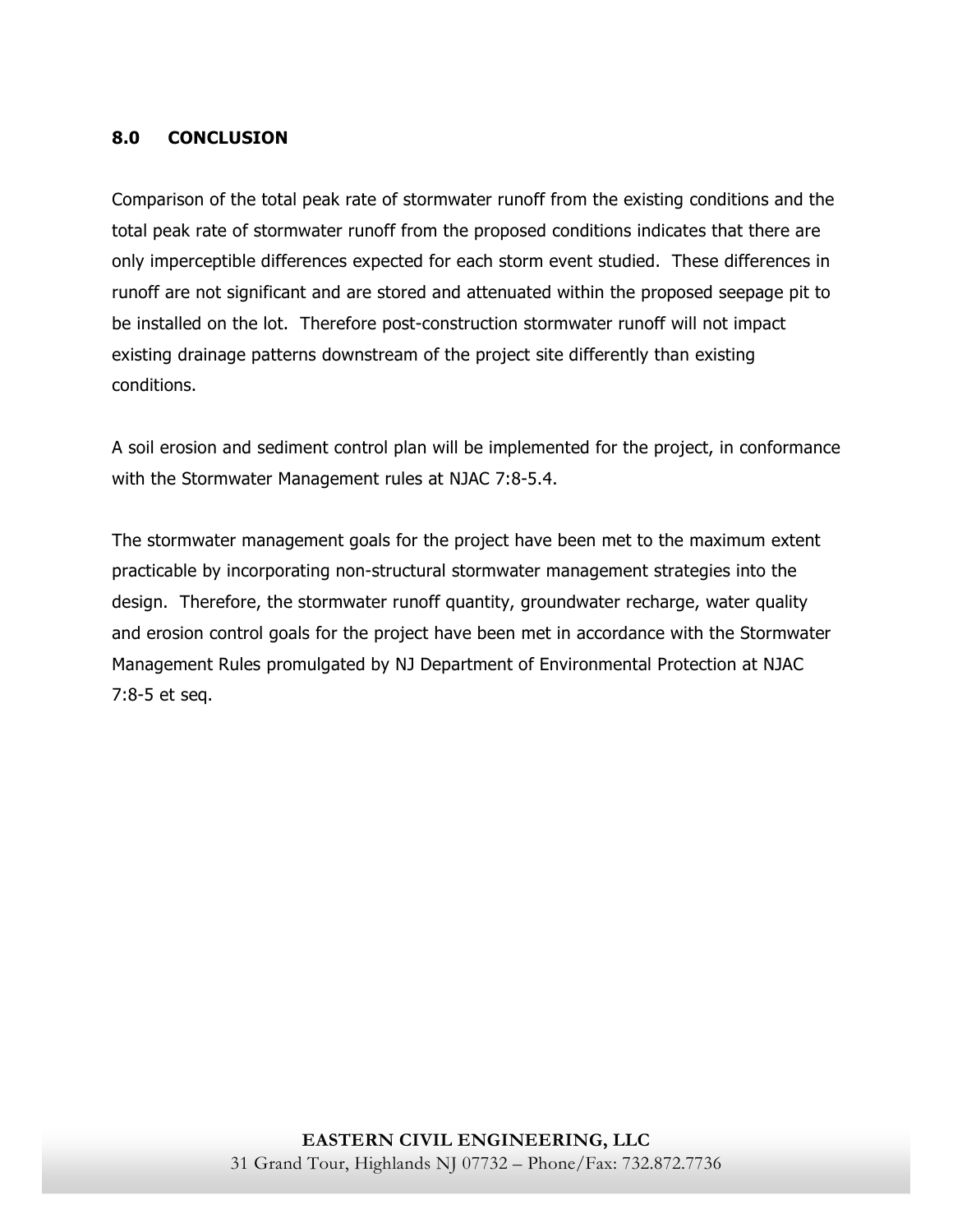# **APPENDIX A**

# **SEEPAGE PIT MANUFACTURER'S DETAIL**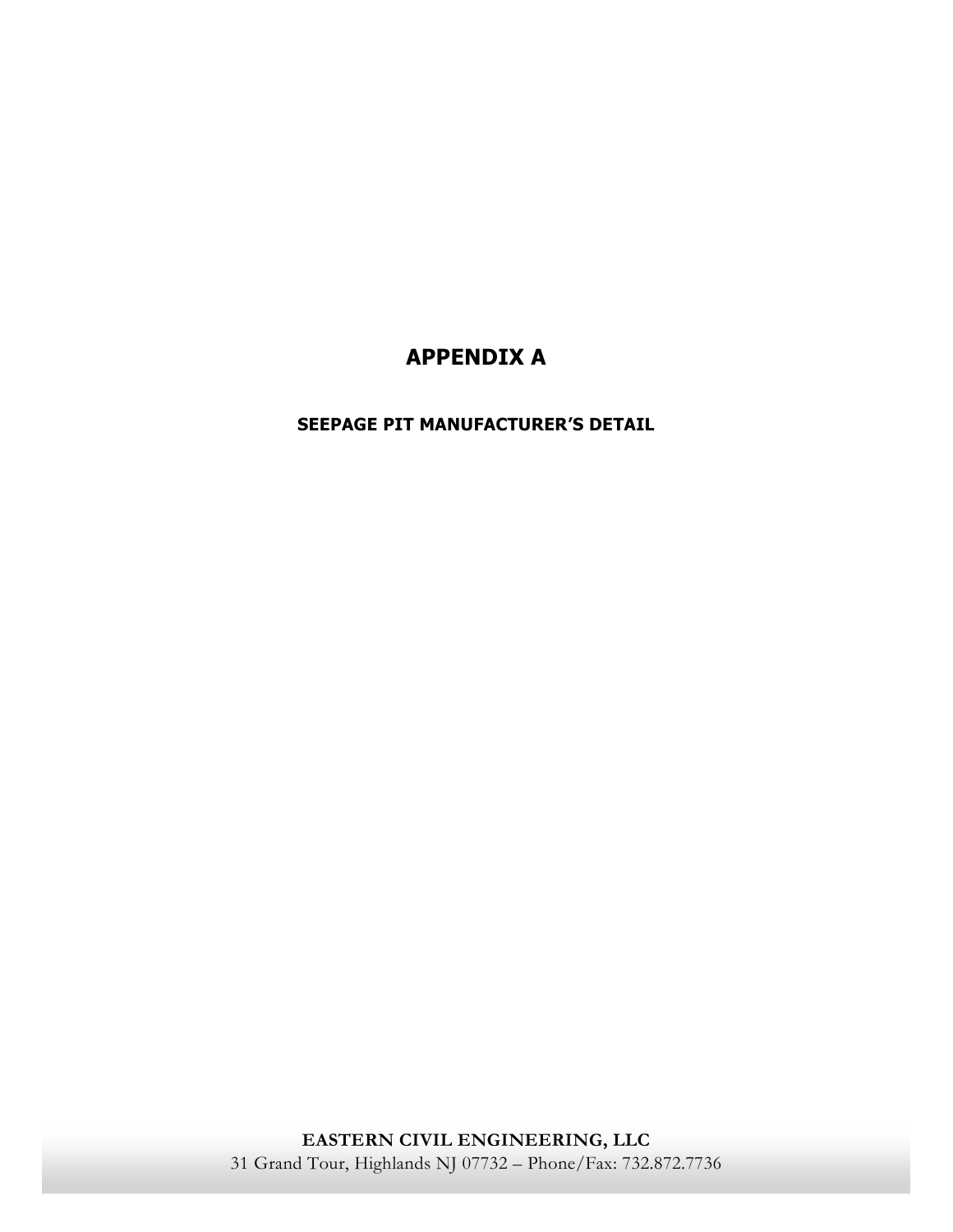# **APPENDIX B**

**STORMWATER FACILITY OPERATIONS AND MAINTENANCE MANUAL** 

**EASTERN CIVIL ENGINEERING, LLC**  31 Grand Tour, Highlands NJ 07732 – Phone/Fax: 732.872.7736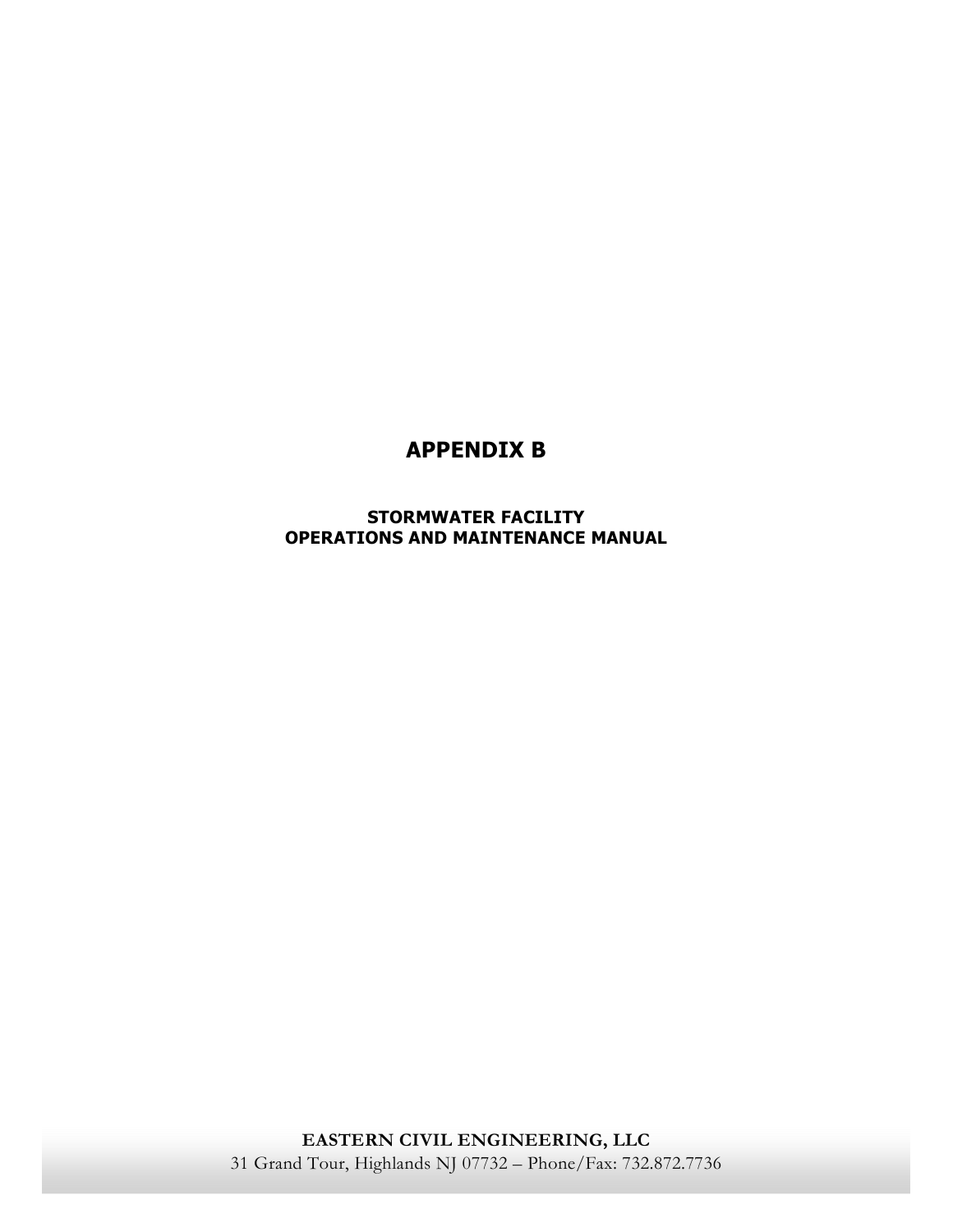# **SEEPAGE PIT MAINTENANCE PLAN**

The seepage pit installation is a self-operating system that will function any time there is flow in the storm drainage collection system. The seepage pit will continue to capture rooftop and yard area runoff effectively up to the deign capacity even during extreme rainfall events when the design capacity may be exceeded. Runoff captured and conveyed to the seepage pit will continue to be stored and recharged to the ground during and after the storm event even when the design capacity is exceeded.

The frequency of cleaning depends on the generation of trash and debris and sediments in the tributary drainage area. Cleanout and preventative maintenance schedules will be determined based on operating experience on an "only as-needed" basis. The unit should be periodically inspected to determine the amount of accumulated sediment and debris and to ensure that the cleanout frequency is adequate for the intended operating purpose. The recommended cleanout of sediment and solids within the storage bed sumps should occur at less than 20% of the sump capacity.

Access to the seepage pit is available by the yard drain inlet on top of the system.

# **Recommendations:**

New Installation – Check the condition of the unit after every rainfall event for the first 30 days. The visual inspection should ascertain that the unit is functioning properly (no blockages or obstructions to inlet for example), measuring the amount of sediment or solid materials that have accumulated in the sump, if any. Remove any debris, branches, or leaf litter from the yard grate.

Ongoing Operation – The unit should be inspected after heavy rainfall events. Floatable debris should be removed and the sump should be cleaned if there is any accumulation of sediment. Remove any debris, branches, or leaf litter from the yard grate.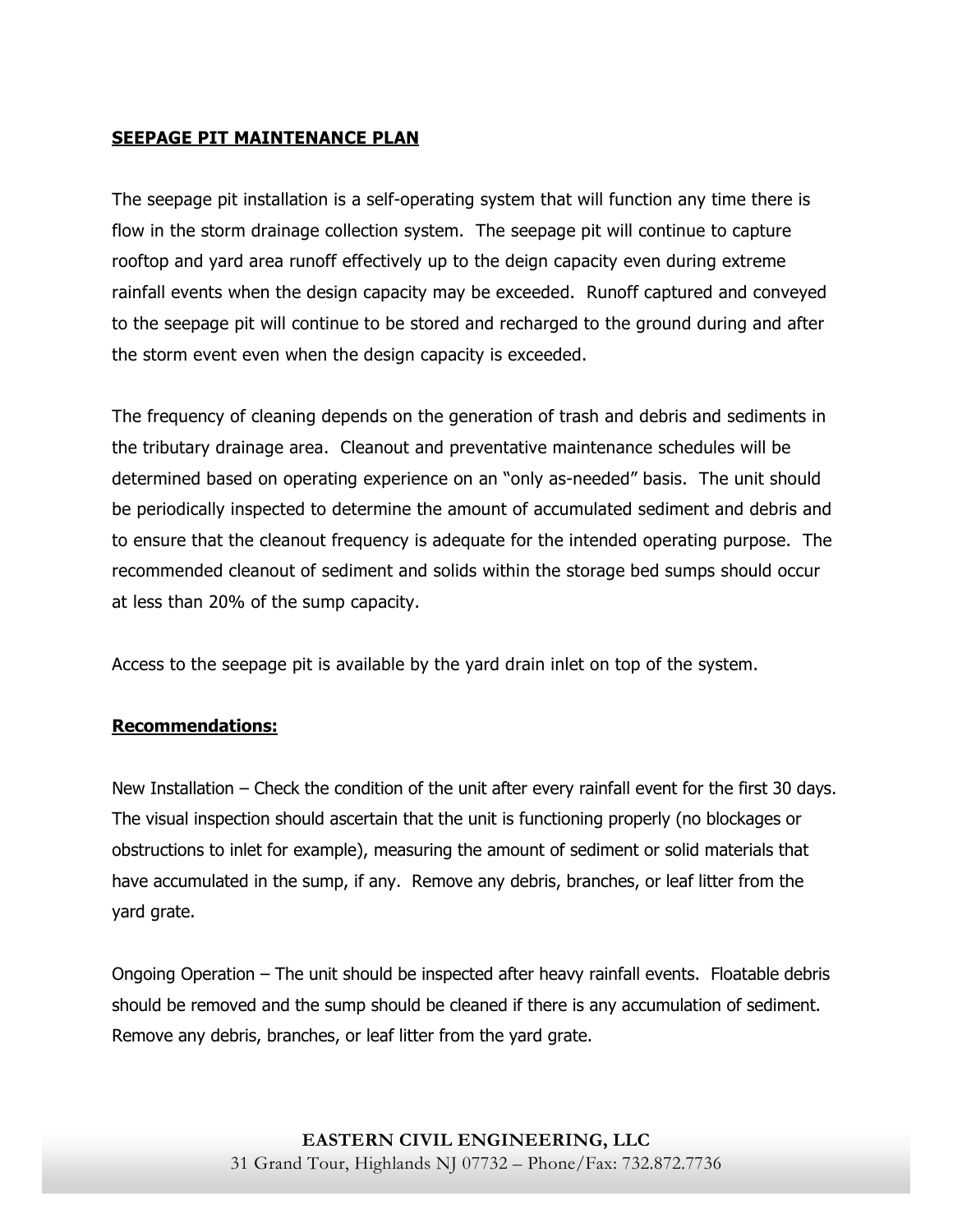The seepage pit is a confined space environment. No one but properly trained personnel possessing the necessary safety equipment should enter the unit to perform particular maintenance and/or inspection activities beyond normal procedures. Inspections of the internal components can, in most cases, be accomplished by observations from the ground surface.

## Records of Operation and Maintenance

A written operation and maintenance log is not required for this installation. As the seepage pit unit is privately owned and privately maintained, it is up to the homeowner to determine whether operation and maintenance records should be kept.